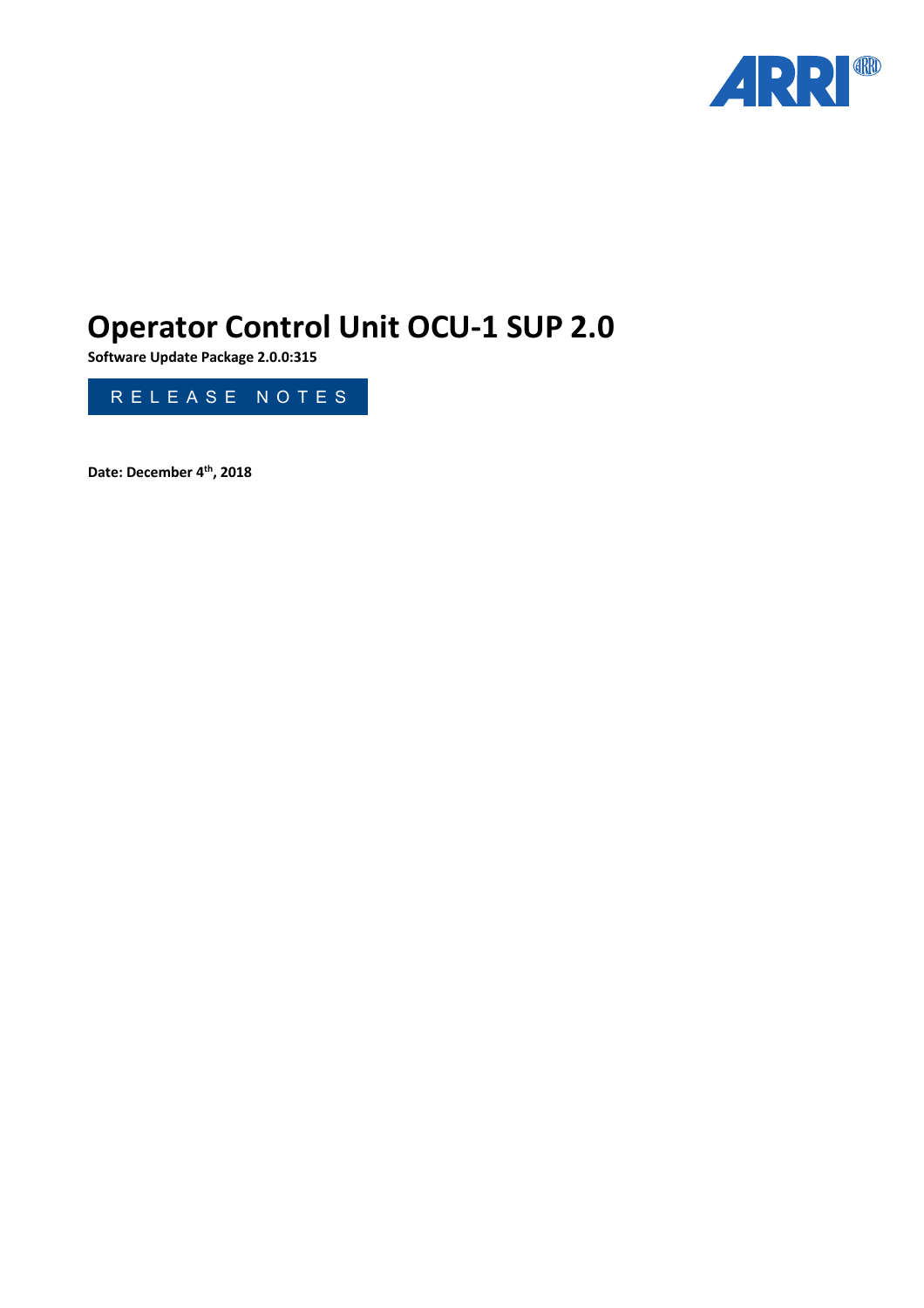## **Table of Contents**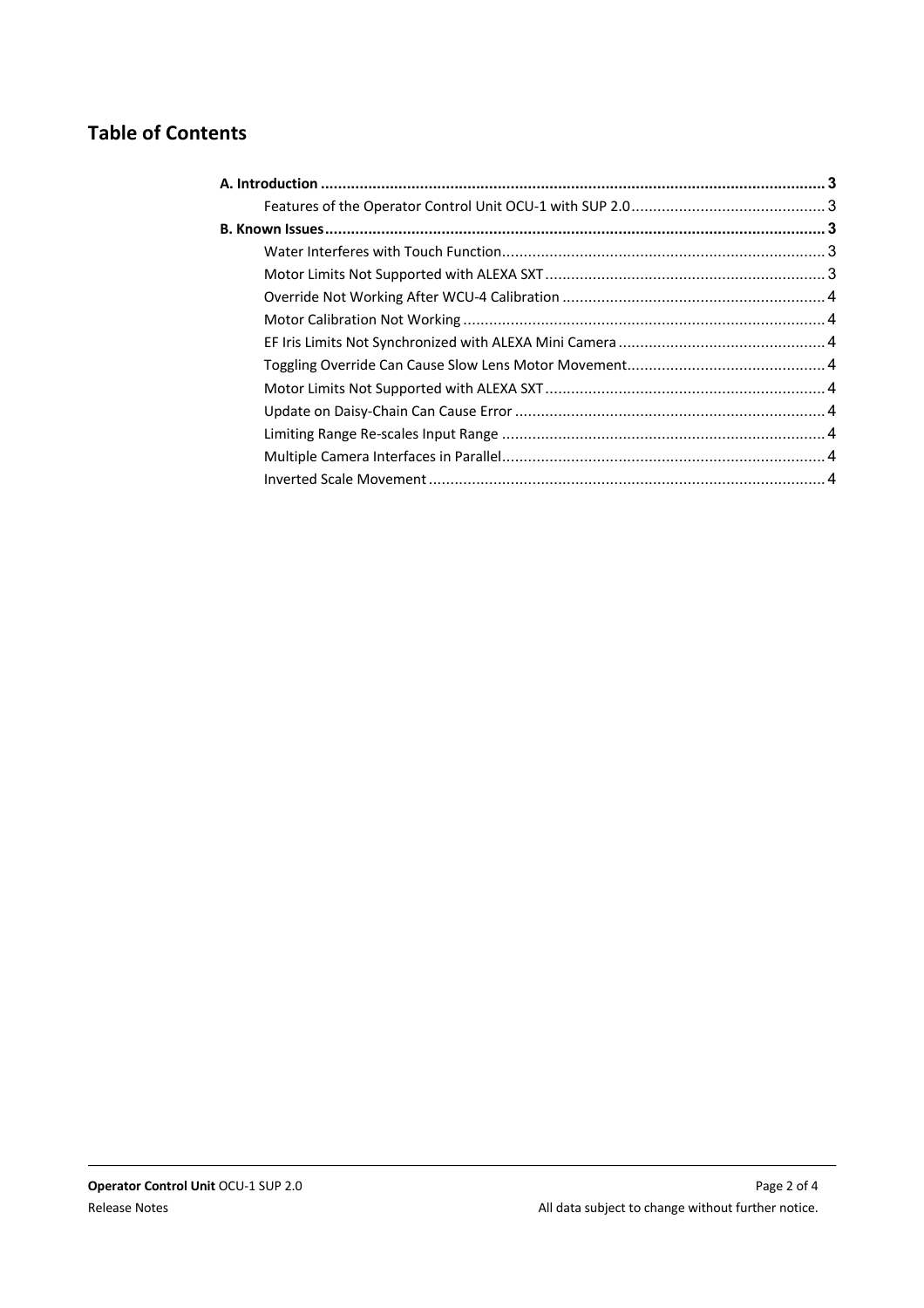## <span id="page-2-0"></span>**A. Introduction**

We are proud to announce the Operator Control Unit OCU-1 with the initial release version Software Update Package (SUP) 2.0. Please take your time to go through this document before you start using the OCU-1. For more information, please visit http://www.arri.com/camera/ecs/ocu1

[Note: The Operator Control Unit OC](http://www.arri.com/camera/ecs/ocu1)U-1 uses the same software as the ARRI Master Grips.

#### <span id="page-2-1"></span>**Features of the Operator Control Unit OCU-1 with SUP 2.0**

The ARRI Operator Control Unit OCU-1 is an addition to the WCU-4 lens control system, and enables operators to override and return focus, iris or zoom controls at the touch of a button.

This device gives camera operators full control of their lenses when they want it. The OCU-1 will help to save precious time while framing shots, as the camera operator will always have the ability to control the lens, even when motors are attached. With its override function the OCU-1 offers camera operators the possibility for adjustments when focus is slightly off and gives the focus puller an override indication on the WCU-4.

The OCU-1 is a simple, low-cost derivate of the Master Grip Wheel in a very convenient form factor. Hence the Override function will be available for the Master Grips as well.

The device enables control of EF lenses mounted on ALEXA Mini and AMIRA cameras without any additional external motors.

Fitting into a long ARRI tradition of innovation, the OCU-1 will improve on-set efficiency and control. It is small, lightweight, and easy to use, has the same control wheel, display and LBUS integration as the ARRI Master Grips, and with its flexible mounting options it can be easily mounted onto common 15mm or 19mm rods, ARRI Rosette, or 3/8" mounts. The wheel can also be used to control the roll axis of the ARRI Stabilized Remote Head SRH-3.

#### **Main features**

- Override function
	- Overrides focus, iris or zoom control from WCU-4
		- Saves precious time while framing shots
	- Offers adjustments when focus is slightly off
	- EF lens control without additional external motors
- Small, solid and lightweight
	- Weight: 165 g / 5.84 oz
- Flexible mounting options
	- 3/8-16 mounting point, dovetail mounting interface, ARRI rosette bracket
	- Three assignable user buttons
		- assignable as known from Master Grips

### <span id="page-2-2"></span>**B. Known Issues**

This is a list of known issues for this particular SUP 2.0 Software Update Package.

#### <span id="page-2-3"></span>**Water Interferes with Touch Function**

Due to the mechanical construction, it's possible that some water remains in the corner of the display and interferes with the touchscreen function. Cleaning and storing the Grips in a dry, warm, environment solves the issue in most cases.

#### <span id="page-2-4"></span>**Motor Limits Not Supported with ALEXA SXT**

Motor limits set on an OCU-1 are not supported with ALEXA SXT.